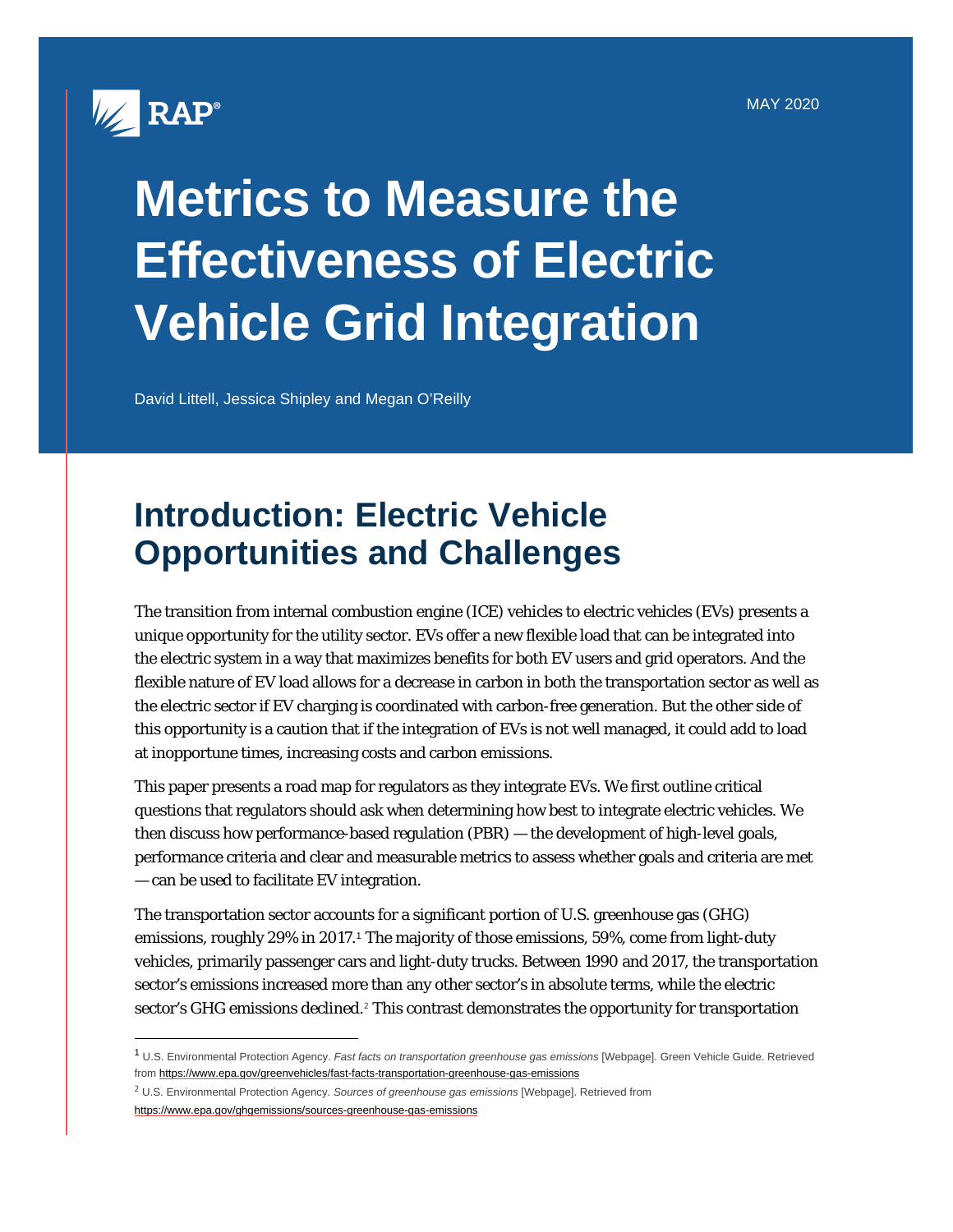electrification to lead to beneficial outcomes by shifting transportation energy demand from dirty, high-carbon fuels to increasingly lower-carbon and less polluting electricity.

These benefits multiply because EVs are more efficient at converting energy from electricity into miles driven than ICE vehicles are at converting gasoline to miles driven. In other words, if we have an ICE vehicle and an EV, and we want to drive 100 miles, we have to buy more energy in the form of gasoline to run the ICE than we will need to purchase in the form of electricity to drive that same number of miles in the EV.[3](#page-1-0) Transitioning to EVs thus allows us to use less energy overall for transportation needs.

This underlying efficiency of EVs in converting energy to miles driven (thus producing less pollution) will continue to drive EV uptake and pollutant reductions. Expressing efficiency as emissions, a full-sized EV has 53% lower emissions than a comparable gasoline car over the life of the vehicle. This efficiency offsets the higher emissions to manufacture EVs after 4,900 miles driven, on average.<sup>[4](#page-1-1)</sup> Even if an EV is charged entirely on coal-fired generation, the EV will produce lower emissions per mile than a comparable gasoline-powered car. Reductions are much greater when charging with a cleaner generation mix.<sup>[5](#page-1-2)</sup> Transitioning buses and other fleet vehicles from diesel to electric vehicles similarly reduces GHG emissions.[6](#page-1-3)

Fuel switching from gasoline to electricity can reduce energy costs of both the electricity system and the transportation sector. Further, the flexible nature of the transportation electrification load presents an opportunity to integrate EVs into the system in a way that is least cost for customers, ratepayers, utilities and the public. To capture these efficiencies, RAP has identified a three-part strategy, laid out in detail elsewhere:<sup>[7](#page-1-4)</sup> (1) smart pricing to encourage and properly reward smart charging; (2) smart technology to allow for data sharing and automated responses to allow for

<span id="page-1-0"></span><sup>3</sup> A gallon of gasoline contains 120 megajoules (MJs) of energy. That gallon can fuel an average car for 25 miles. In the form of electricity, 120 MJs would produce 33.3 kilowatt-hours, which can run an EV for 114 miles or more. The gas car energy usage is 4.8 MJs per mile, whereas the electrical car energy usage is 1.1 MJs per mile - a 78% reduction in energy consumption per mile. See Regulatory Assistance Project. (2017, May). Getting from here to there: Regulatory considerations for transportation electrification (pp. 11-12). Montpelier, VT: Author. Retrieved from [https://www.raponline.org/knowledge-center/getting-from-here-to-there-regulatory-considerations-for-transportation](https://www.raponline.org/knowledge-center/getting-from-here-to-there-regulatory-considerations-for-transportation-electrification/)[electrification/](https://www.raponline.org/knowledge-center/getting-from-here-to-there-regulatory-considerations-for-transportation-electrification/)

<span id="page-1-1"></span><sup>4</sup> Farnsworth, D., Shipley, J., Sliger, J., and Lazar, J. (2019, January). *Beneficial electrification of transportation* (pp. 45-51). Montpelier, VT: Regulatory Assistance Project. Retrieved fro[m https://www.raponline.org/knowledge-center/beneficial-electrification-of-transportation/.](https://www.raponline.org/knowledge-center/beneficial-electrification-of-transportation/) With their higher motor efficiency, EVs typically produce lower emissions than ICEs on a well-to-wheels basis (i.e., taking into account the carbon intensity of the fuel used), but the size of the advantage depends on the country's fuel mix. Our illustrative ICE vehicle is the 2018 Volkswagen Golf, which we calculate to have well-to-wheels emissions of 0.91 pounds per mile. Our illustrative EV is the 2018 Chevrolet Bolt, and its well-to-wheels emissions depend on the fuel mix of the power system where it is charged. Our calculations find a high of 0.69 pounds per mile in a 100% coal system. In other words, a Bolt charged in any U.S. power system will result in lower emissions per mile than a gasoline-powered Golf. From an overall energy efficiency point of view, life-cycle emissions need to be compared. Recent discussions have focused on EVs' life-cycle emissions, raising concerns about energy-intensive lithium-ion battery production processes. However, these upstream emissions are offset by less emissions-intensive fuel production and use. This results in EVs that produce about half of the emissions of ICE vehicles over their lifetime. Hale, D., and Lutsey, N. (2018, February). *Effects of battery manufacturing on electric vehicle life-cycle greenhouse gas emissions* [Briefing]. International Council on Clean Transportation. Retrieved from [https://theicct.org/sites/default/files/publications/EV-life-cycle-GHG\\_ICCT-Briefing\\_09022018\\_vF.pdf;](https://theicct.org/sites/default/files/publications/EV-life-cycle-GHG_ICCT-Briefing_09022018_vF.pdf) and Jadun, P., McMillan, C., Steinberg, D., Muratori, M., Vimmerstedt, L., and Mai, T. (2017). *Electrification futures study: End-use electric technology cost and performance projections through 2050* (NREL/TP-6A20-70485). Golden, CO: National Renewable Energy Laboratory. Retrieved from

<https://www.nrel.gov/docs/fy18osti/70485.pdf>

<span id="page-1-2"></span><sup>5</sup> Farnsworth et al., 2019.

<span id="page-1-3"></span><sup>6</sup> Farnsworth et al., 2019.

<span id="page-1-4"></span> $^7$  Hildermeier, J., Kolokathis, C., Rosenow, J., Hogan, M., Wiese, C., and Jahn, A. (2019). Start with smart: Promising practices for integrating electric vehicles into the grid. Brussels, Belgium: Regulatory Assistance Project. Retrieved from [https://www.raponline.org/knowledge](https://www.raponline.org/knowledge-center/start-with-smart-promising-practices-integrating-electric-vehicles-grid/)[center/start-with-smart-promising-practices-integrating-electric-vehicles-grid/](https://www.raponline.org/knowledge-center/start-with-smart-promising-practices-integrating-electric-vehicles-grid/)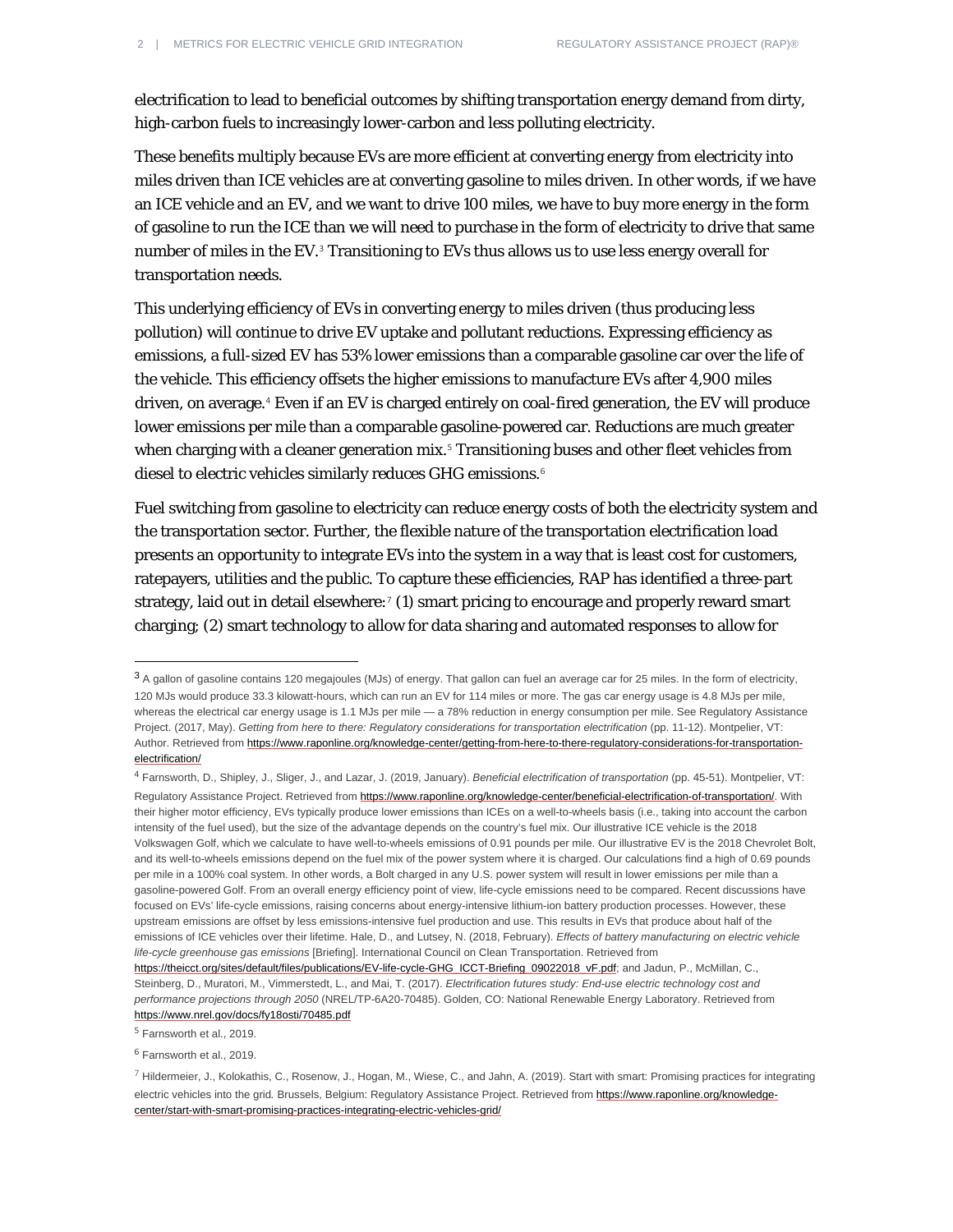smart charging; and (3) smart infrastructure, the strategic deployment of charging and grid infrastructure.

Regulators can put this strategy of managing and facilitating the integration of EVs into the electric system in place by using performance-based regulation. PBR allows for the development of goals, performance criteria and metrics, which regulators can use to ensure EV integration is well managed.

### **The Power of Performance-Based Regulation**

PBR is a mechanism that regulators can use to align utility incentives with policy-mandated goals, including improved reliability, deployment of distributed energy resources, increased energy efficiency, environmental protection, customer satisfaction and protection of vulnerable consumers.[8](#page-2-0) Traditional cost-of-service regulation — which considers performance in terms of sales, revenue and rates and often service reliability, safety and quality — does not always align broader goals with utilities' incentive to act to achieve those goals. In short, utilities operating under a traditional cost-of-service model will respond to the incentives inherent in that model — to increase their rate of return by increasing sales and investments — rather than designing programs to meet societal or legislative goals.<sup>[9](#page-2-1)</sup> Recognizing that all regulation is incentive regulation, PBR shifts utility incentives so that utilities are operating in concert with goals, such as effective integration of EVs.[10](#page-2-2)

Generally speaking, PBR mechanisms include several elements that are used to align goals with utility incentives to meet those goals:

- **Guiding goals** (or **guiding incentives**), high-level PBR goals informed by public policy priorities of the jurisdiction.
- **Directional incentives**, which specify measurable performance criteria using goals and measurable metrics.
- **Operational incentives**, which relate to the guiding goals and often the directional goals and provide metrics to measure operational considerations when implementing guiding or directional goals.
- **Measurable performance criteria**, which allow for straightforward assessment of whether guiding, directional or operational incentives are achieved.
- **Metrics**, which are quantifiable measures of any incentive, such as standard power system measures or consumer impact measures.

<span id="page-2-0"></span><sup>8</sup> Littell, D., Kadoch, C., Baker, P., Bharvirkar, R., Dupuy, M., Hausauer, B. … Logan, J. (2018a). *Next generation performance-based regulation: Volume 1 (Introduction—Global lessons for success)*. Montpelier, VT: Regulatory Assistance Project. Retrieved from [https://www.raponline.org/knowledge-center/next-generation-performance-based-regulation-volume-1-introduction-global-lessons-for](https://www.raponline.org/knowledge-center/next-generation-performance-based-regulation-volume-1-introduction-global-lessons-for-success/)[success/;](https://www.raponline.org/knowledge-center/next-generation-performance-based-regulation-volume-1-introduction-global-lessons-for-success/) and Pató, Z., Baker, P., and Rosenow, J. (2019). *Performance-based regulation: Aligning incentives with clean energy outcomes.*  Brussels, Belgium: Regulatory Assistance Project. Retrieved from [https://www.raponline.org/knowledge-center/performance-based](https://www.raponline.org/knowledge-center/performance-based-regulation-aligning-incentives-clean-energy-outcomes/)[regulation-aligning-incentives-clean-energy-outcomes/](https://www.raponline.org/knowledge-center/performance-based-regulation-aligning-incentives-clean-energy-outcomes/)

<span id="page-2-1"></span><sup>9</sup> Littell et al., 2018a, and Pató et al., 2019.

<span id="page-2-2"></span><sup>10</sup> Bradford, P. (1989). *Incentive regulation from a state commission perspective*. Remarks to the Chief Executive's Forum.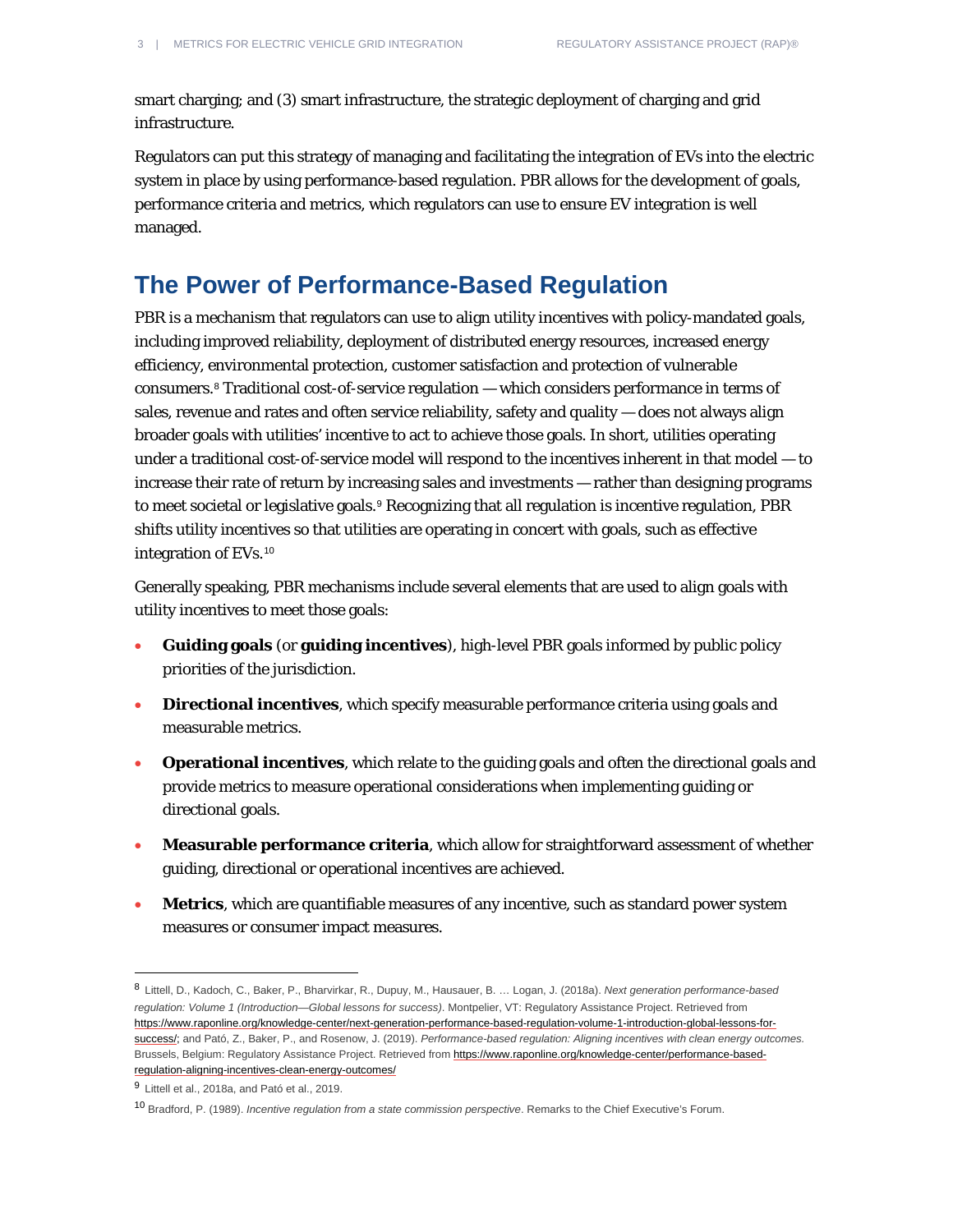• **Outputs**, specific results of utility actions, often tracked as a measurable performance criterion or metric, and **outcomes**, how utility services affect ratepayers and society, generally the desired results from a specific guiding goal, directional incentive and/or operational incentive.[11](#page-3-0)

This structure of PBR elements is sometimes condensed into goals, performance criteria and metrics, as we will do here for simplicity of reference.

Through the use of a PBR process, regulators can take goals set by legislative action or less formal policy development and determine how best to incentivize action toward that end point. This type of regulation is especially useful for goals, such as efficient EV integration, where regulatory direction can provide a path for success that would otherwise be absent.

# **Basic Questions Regulators Should Ask**

There are some foundational questions for energy, transportation and environmental regulators to consider when determining how to successfully integrate EVs into the electric system and when evaluating specific utility proposals for investments in EV charging infrastructure, new rate designs or new EV-related programs. These questions will help regulators decide whether and how to use performance-based regulatory tools, including metrics or performance incentive mechanisms, to increase the likelihood that utility EV efforts result in positive outcomes. The questions include:

- What are the carbon and pollution reduction goals of the jurisdiction? Are they expressed as reductions in total energy demand, pollution reductions or number of EVs adopted? Do goals vary for passenger vehicles used privately or in commercial fleets such as taxis, car- and ridesharing schemes, medium-duty vehicles such as for urban logistics and heavy-duty trucks, electric buses and even electric marine vessels or aircraft?[12](#page-3-1) Are those goals clear?
- Is the goal of supporting an EV build-out to build utility sales, to serve customers, to provide access to third-party EV companies, to provide EV opportunities to underserved communities, to clean up emissions, to support grid stability by taking excess renewable generation or even to provide power during times of grid need? Is the goal consistent with other state goals? Whatever the goal, how can it be served most cost-effectively? What are the range of successful and low-cost deployment strategies?
- If the trajectory of EV adoption is not clear, can regulators work with stakeholders and the public to establish an ultimate target, time frame and milestones for achievement?
- Are goals for charging infrastructure clear for the various contexts in which that infrastructure

<span id="page-3-0"></span><sup>11</sup> Littell, D., Kadoch, C., Baker, P., Bharvirkar, R., Dupuy, M., Hausauer, B. … Logan, J. (2018b). *Next generation performance-based regulation: Volume 2 (Primer—Essential elements of design and implementation)*. Montpelier, VT: Regulatory Assistance Project. Retrieved fro[m https://www.raponline.org/knowledge-center/next-generation-performance-based-regulation-volume-2-primer-essential-elements-of](https://www.raponline.org/knowledge-center/next-generation-performance-based-regulation-volume-2-primer-essential-elements-of-design-and-implementation/)[design-and-implementation/](https://www.raponline.org/knowledge-center/next-generation-performance-based-regulation-volume-2-primer-essential-elements-of-design-and-implementation/)

<span id="page-3-1"></span><sup>&</sup>lt;sup>12</sup> The first passenger EV airline is planning service in Boston, for example. See Reid, D. (2019. June 18). All-electric jet firm Eviation announces US airline as first customer. *CNBC.* Retrieved fro[m https://www.cnbc.com/2019/06/18/all-electric-jet-firm-eviation-announces-us](https://www.cnbc.com/2019/06/18/all-electric-jet-firm-eviation-announces-us-airline-as-first-customer.html)[airline-as-first-customer.html](https://www.cnbc.com/2019/06/18/all-electric-jet-firm-eviation-announces-us-airline-as-first-customer.html)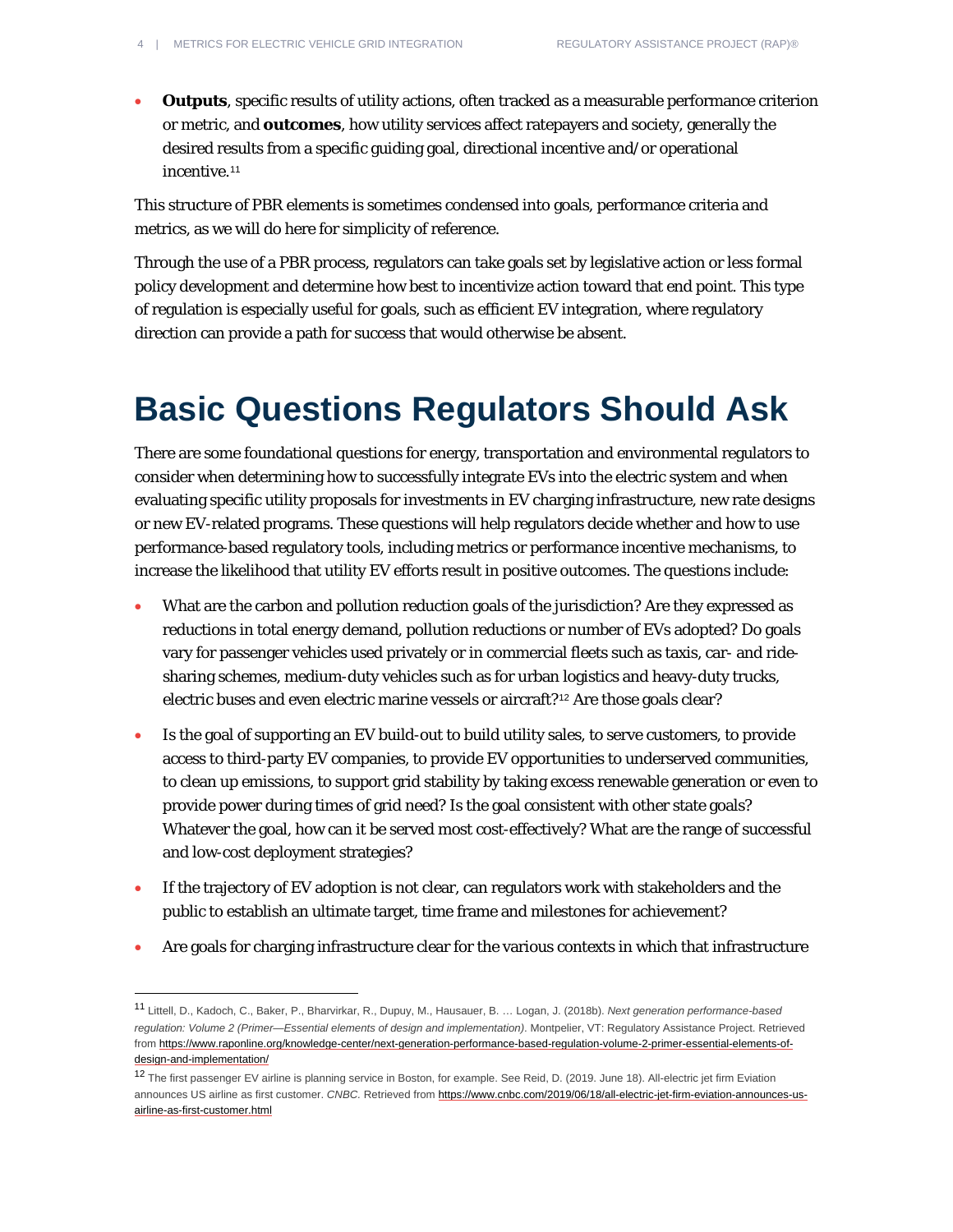is needed — for example, at single-family homes, shared multiunit buildings, commercial structures (e.g., supermarkets, retail stores) and parking lots, on freeways or highways and for fleet charging? Is there already programmatic support for home, commercial and other public and institutional infrastructure? Are these programs authorized generally, and which agency is responsible for rebates or support? How do those programs relate to utility programs to support charging and EV rate designs?<sup>[13](#page-4-0)</sup>

- In order to promote the understanding of new rate designs, support mechanisms and options available for EVs, what education and outreach activities are most helpful for agencies, utilities, car dealerships, car manufacturers and other entities?
- What program designs for charging infrastructure support the highest level of private contributions? What models exist for incentivizing EV purchases and charging infrastructure that explicitly address issues faced by low- and moderate-income customers and communities?
- What rate designs (encouraging charging via off-peak pricing or when supply is abundant and low cost) and charger controls (such as using chargers to absorb high off-peak, solar, wind and hydro load) encourage EV charging practices that are consistent with efficient and reliable use of the grid?
- How long will it take to pay back ratepayer investments? Can EV load grow sufficiently to pay back the costs of the charging infrastructure over a reasonable period of time?
- What utility investments should regulators authorize utilities to add to the rate base for public charging infrastructure? Which public charging infrastructure should be allowable utility investments in whole or in part? The options for consideration include on-street chargers; public or private parking garage chargers; chargers at municipal, school and government buildings; fleet chargers; or advanced metering infrastructure in low- and moderate-income neighborhoods.
- What investments in information systems and technology or other grid needs are necessary, if any, to support EV charging infrastructure? Will the utility pay for the "make-ready" needs of this infrastructure, up to and including the utility meter or the full cost of chargers?
- What performance criteria and metrics would regulators specify to provide answers to these questions for customers and the public? What performance criteria and metrics would regulators specify to provide information to design effective and cost-effective regulatory mechanisms in the future?
- What approaches have met with success in other jurisdictions on each of these issues?

<span id="page-4-0"></span><sup>&</sup>lt;sup>13</sup> See the discussion of designing rates to encourage beneficial electrification in Farnsworth, D., Shipley, J., Lazar, J., and Seidman, N. (2018, June). *Beneficial electrification: Ensuring electrification in the public interest* (pp. 41-45). Montpelier, VT: Regulatory Assistance Project. Retrieved fro[m https://www.raponline.org/knowledge-center/beneficial-electrification-ensuring-electrification-public-interest/](https://www.raponline.org/knowledge-center/beneficial-electrification-ensuring-electrification-public-interest/)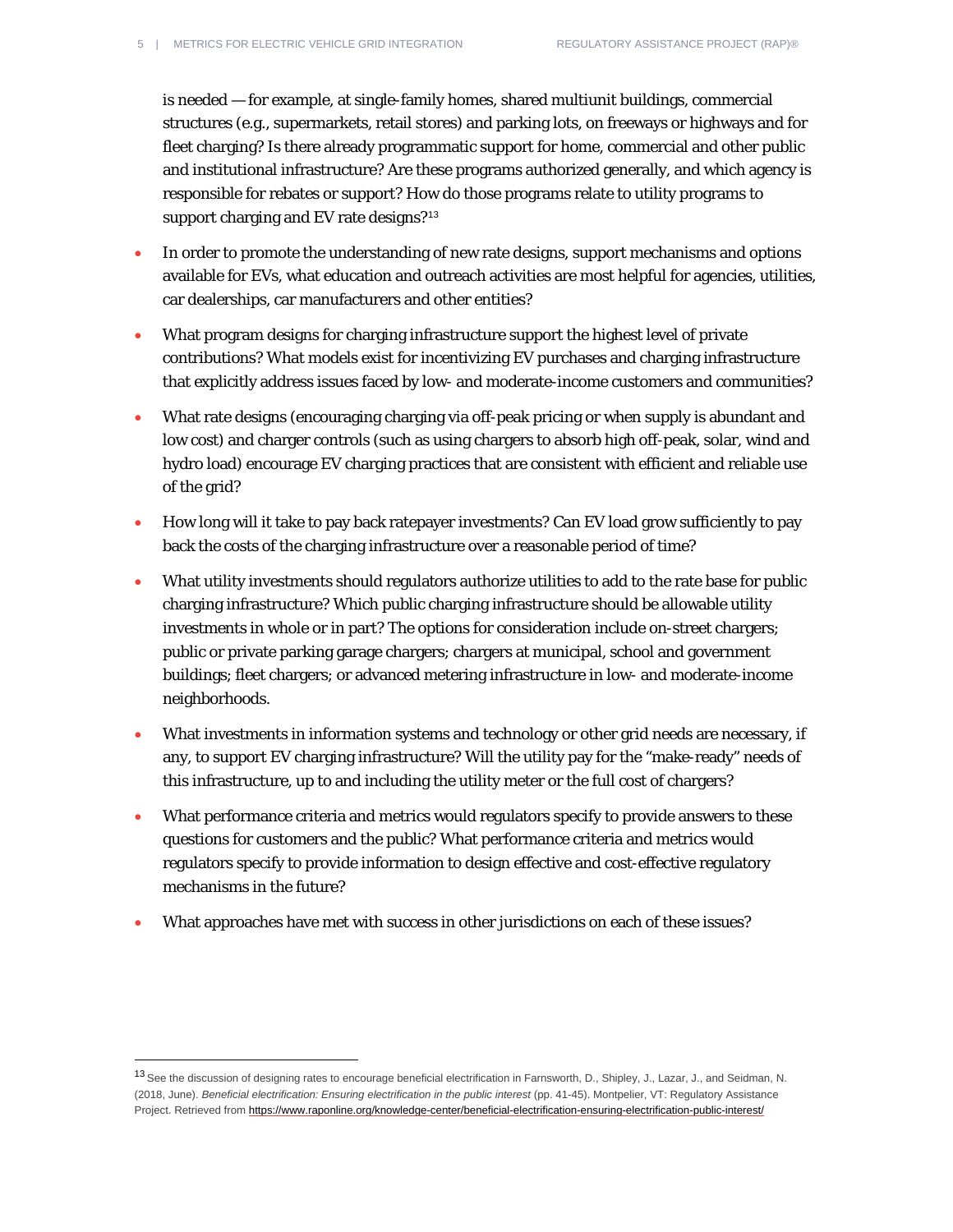## **PBR for Electric Vehicles: Goals and Examples**

As a starting point for developing performance-based regulation for EVs, policymakers need to set high-level goals to guide priorities for EV integration. Regulators can then set performance criteria to focus on how those goals can and should be met. To determine whether those goals have been achieved, regulators must have good data. PBR can help: First, it can provide a means by which regulators can require the tracking of data on progress toward critical goals in successful EV integration, and second, it can require utilities to develop data on the effectiveness of steps to meet those goals, including the cost-effectiveness of investments and tariffs. The sidebar below outlines data that is useful to regulators to determine whether these goals are being met. As regulators develop a larger baseline set of data, they will increasingly be able to focus on the best ways to measure success toward metrics, performance criteria, targets and high-level goals. Indeed, metrics will determine what is measured and how regulators regulate.

The tables that follow offer illustrative sets of EV guiding goals, measurable performance criteria and metrics. The tables are organized by possible guiding goals:

- First, consumer education and outreach, leading to EV uptake and increased data acquisition.
- Second, supporting charging infrastructure deployment to allow for increased EV uptake and efficient utilization.
- Third, ensuring that regulators can manage the integration of EVs to benefit the grid and public as a whole — for example, through appropriate rate design and efficient charger deployment.

The examples provided here are not exhaustive and are intended to provide suggestions for areas where a PBR metric and perhaps a financial performance incentive (not addressed in this paper) can support the collection of data, the development of baselines and utility and regulator understanding of what education and outreach is needed and how charging infrastructure, rate design and other approaches work for smart EV integration goals appropriate for that jurisdiction.

#### **Four examples of useful data for regulators**

1. Circuits and feeders with excess seasonal or year-round daytime capacity to accommodate charging load at peak.

2. The elasticity of demand for on-peak charging versus off-peak charging by charger installation use (residential, commercial/retail, commercial/fleet, municipal/fleet).

3. Average and median utility/ratepayer cost for installation of charging infrastructure by charger installation use as well as by charger and charging station.

4. Utilization of chargers by charger, charging station and charger installation use. Regulators will want to test and determine what practices and technologies will maximize the net benefits to ratepayers and avoid unnecessary costs.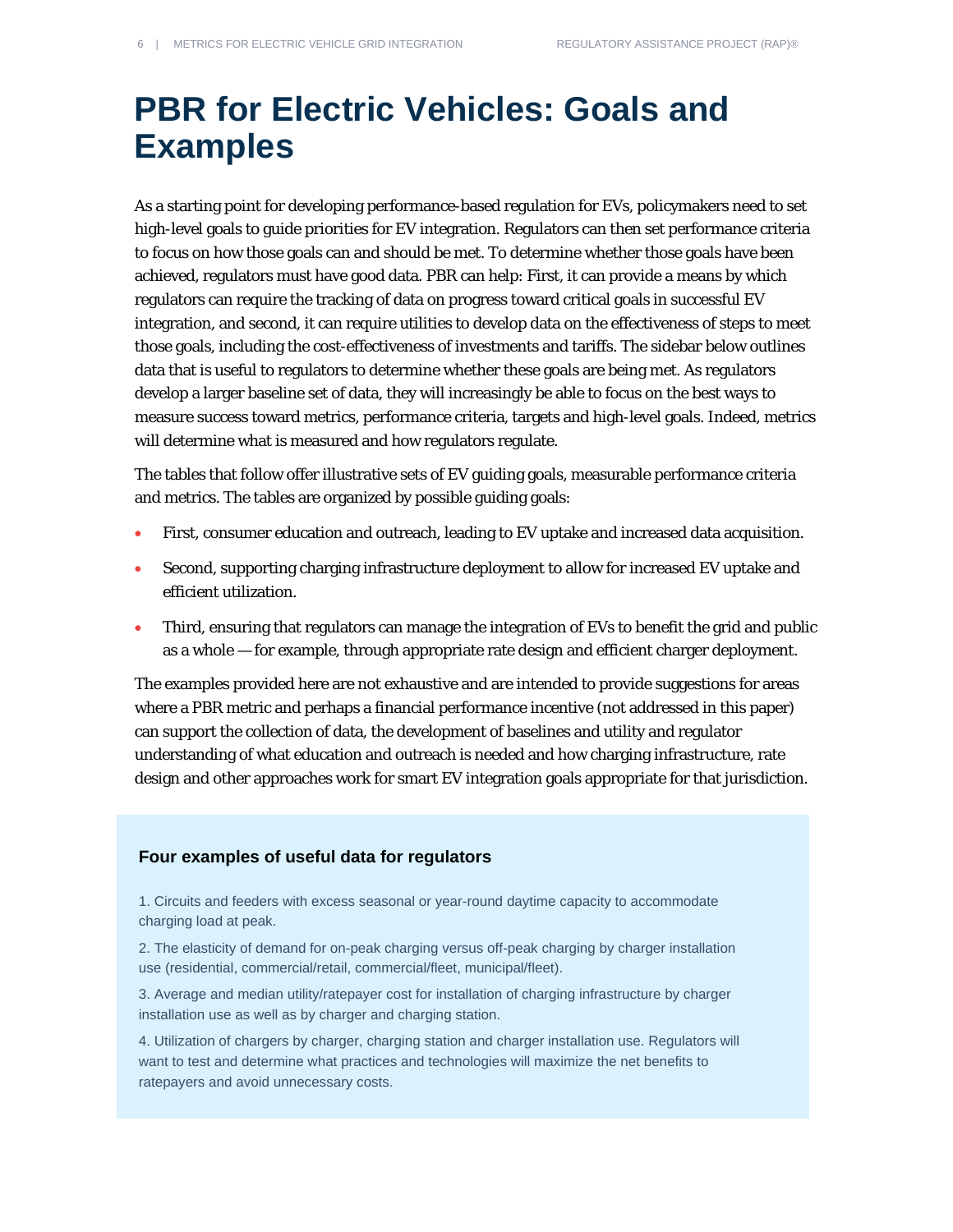#### **Goal 1: Build understanding of EV charging costs, benefits and consumer savings**

There is a demonstrated trend toward increased transportation electrification,[14](#page-6-0) but EV adoption is still in its early stages. Education and awareness about EVs themselves — the charging infrastructure and how to use it, the economics of EVs (including incentives and beneficial rate structures) and the environmental benefits — will assist customers in deciding if an EV is a wise choice and will support regulators in developing this market. Because there is little baseline information, regulators may want to focus on ways to acquire more data and ensure that necessary data is collected and transparently reported.[15](#page-6-1) Regulators may require this data so they can determine what outreach, incentives and rate designs are most effective at reducing grid and/or customer costs and are most helpful to customers.

Regulators may also want to consider requiring regulated entities to report required data on a regular basis to allow for midcourse corrections — changes that may be needed to ensure that the program is designed to meet the predetermined goals. By requiring frequent and regular reporting (quarterly or year-to-date), regulators can assess whether a program or pilot is providing information effectively and whether anything is drifting seriously off course.

Policymakers may want to direct the utility to provide outreach and information to consumers on EV-specific incentives — such as special EV charging rates, the economic and environmental benefits of EVs or specific discounts for off-peak charging — through utility mailings or social media. Policymakers might not explicitly task the utility with these roles but instead issue a general set of policy mandates for implementation by an energy office and public utility commission or other energy, utility or environmental regulator. If so, the regulators may need to refine general policy mandates down to specific goals, performance criteria and metrics. See Table 1 for a set of goals, performance criteria and metrics for general EV outreach on consumer benefits and charging information.

Refining goals, performance criteria and metrics can be accomplished in a number of ways. The important point is that this process needs to be done carefully. Regulators and the utility first need to agree on the end goal to be achieved and then select the best metric to measure a representative and meaningful set of data. The best metric is one that is useful to the utility for operational management, to the regulator for oversight and to consumers for understanding the value they get from the grid and their own consumption decisions.

<span id="page-6-0"></span><sup>14</sup> See, for example, Myers, A. (2019, January). 4 U.S. electric vehicle trends to watch in 2019. *Forbes*. Retrieved from [https://www.forbes.com/sites/energyinnovation/2019/01/02/4-u-s-electric-vehicle-trends-to-watch-in-2019/#40e97fb85a3c;](https://www.forbes.com/sites/energyinnovation/2019/01/02/4-u-s-electric-vehicle-trends-to-watch-in-2019/#40e97fb85a3c) and Hertzke, P., Müller, N., Schenk, S., and Wu, T. (2018, May). *The global electric vehicle market is amped up and on the rise.* New York: McKinsey & Co. Retrieved fro[m https://www.mckinsey.com/industries/automotive-and-assembly/ourinsights/the-global-electric-vehicle-market-is-amped-up](https://www.mckinsey.com/industries/automotive-and-assembly/ourinsights/the-global-electric-vehicle-market-is-amped-up-and-on-the-rise)[and-on-the-rise](https://www.mckinsey.com/industries/automotive-and-assembly/ourinsights/the-global-electric-vehicle-market-is-amped-up-and-on-the-rise)

<span id="page-6-1"></span><sup>15</sup> Farnsworth et al., 2019 (pp. 60-61).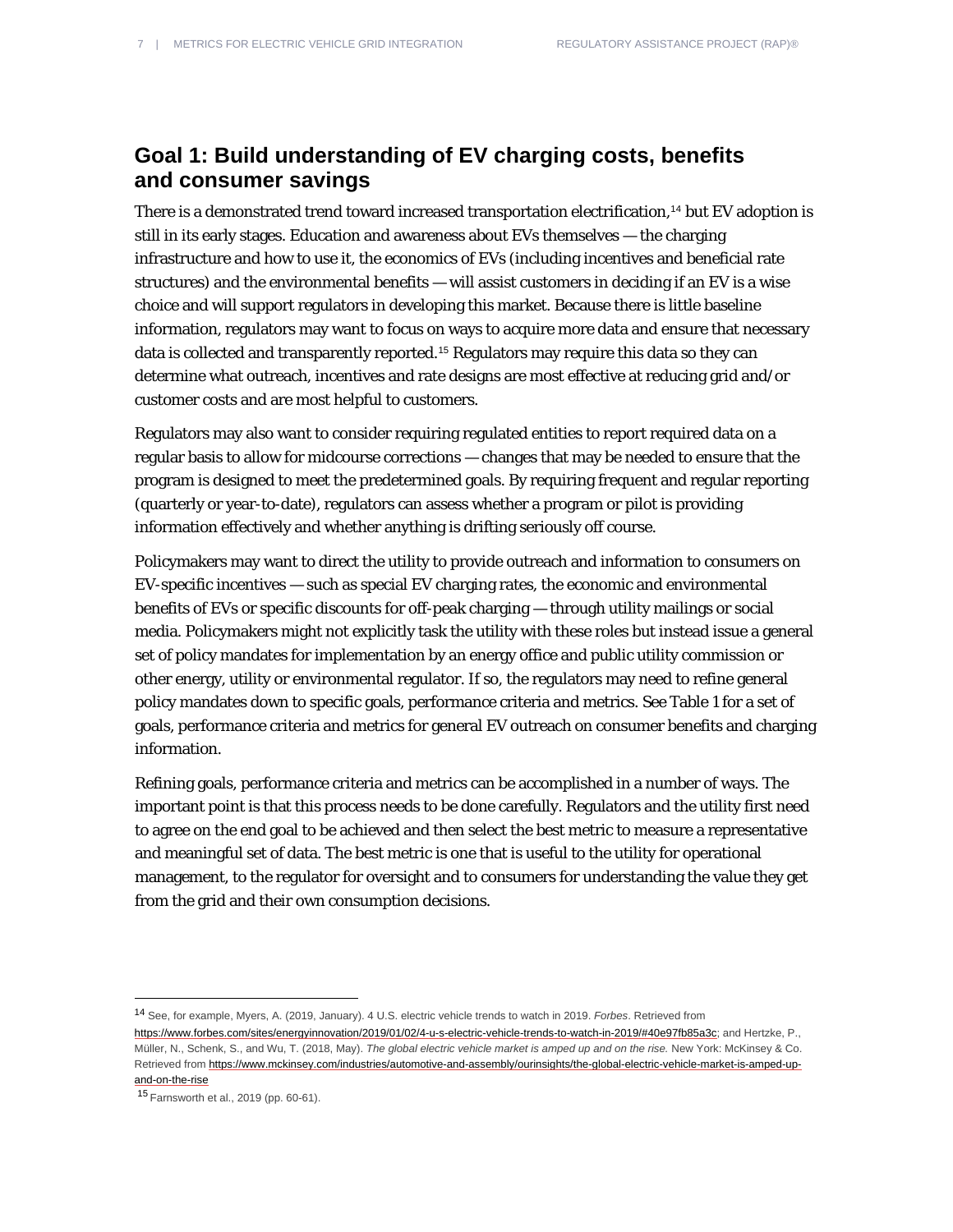**Table 1. Goals, performance criteria and metrics for building understanding of EV costs and benefits** 

| Goal                                                                                                                              | <b>Performance criteria</b>                                                                                                                                                           | <b>Metric</b>                                                                                                                                                                                                 |
|-----------------------------------------------------------------------------------------------------------------------------------|---------------------------------------------------------------------------------------------------------------------------------------------------------------------------------------|---------------------------------------------------------------------------------------------------------------------------------------------------------------------------------------------------------------|
| Increase EV sales with<br>utility/state incentives <sup>16</sup>                                                                  | Measure EV sales to determine<br>sales increase due to available<br>incentives (likely requiring a<br>baseline or data on incentives<br>and nonincentive sales or<br>customer survey) | EV sale increases over baseline; EV<br>sales with incentives versus<br>nonincentive sales; or customer<br>surveys on whether incentives made<br>a difference in purchase decision                             |
| Increase customer<br>awareness of special EV<br>charging rates                                                                    | Utilities will provide customer<br>information on available EV<br>rates through multiple channels<br>of communications                                                                | Percent of customers aware of<br>special EV rates through survey                                                                                                                                              |
| Increase customer<br>awareness of lifetime<br>economic and<br>environmental benefits of<br>EVs compared with ICEs                 | The utility will provide customer<br>information on lifetime<br>economic and environmental<br>benefits of EVs compared with<br><b>ICEs</b>                                            | Percent of customers aware of cost<br>savings from EVs; percent of<br>customers aware of environmental<br>benefits of EVs <sup>17</sup>                                                                       |
| Increase customer<br>awareness of time-varying<br>component of rates to<br>save them money and<br>reduce environmental<br>impacts | The utility will provide<br>customers with information on<br>time-varying rates and how<br>these can help customers save<br>money and reduce<br>environmental impacts                 | Percent of customers aware of time-<br>varying rate discount; percent of<br>customers aware that charging off-<br>peak reduces environmental impacts                                                          |
| Increase digital (social<br>media and website)<br>outreach to customers on<br>EV charging, rates and<br>savings for customers     | The utility will set up a<br>dedicated portal, accessible<br>from any web browser and<br>smartphone, with information<br>on EV rates, potential savings<br>and environmental impacts  | Number of hits on website: Track<br>time spent on EV website, click-<br>through rates and repeat visits and<br>one-time visits; include feedback<br>button on website to allow immediate<br>customer feedback |

<span id="page-7-0"></span><sup>16</sup> Because other variables besides utility action affect the increased sale of EVs, it is critical to either set an accurate baseline (such as expected EV sales in the absence of these utility programs) or have a well-designed customer survey on whether utility programs made a difference in a purchase. Collection of data on metrics can itself assist utilities and regulators in setting accurate baselines.

<span id="page-7-1"></span><sup>17</sup> Note that some of these metrics would require the utility or regulator to undertake a customer survey. To make a customer survey effective, careful design and consultation with a group of stakeholders is likely to enhance effectiveness of the survey in providing useful data for the utility, regulator and public in evaluating utility programs.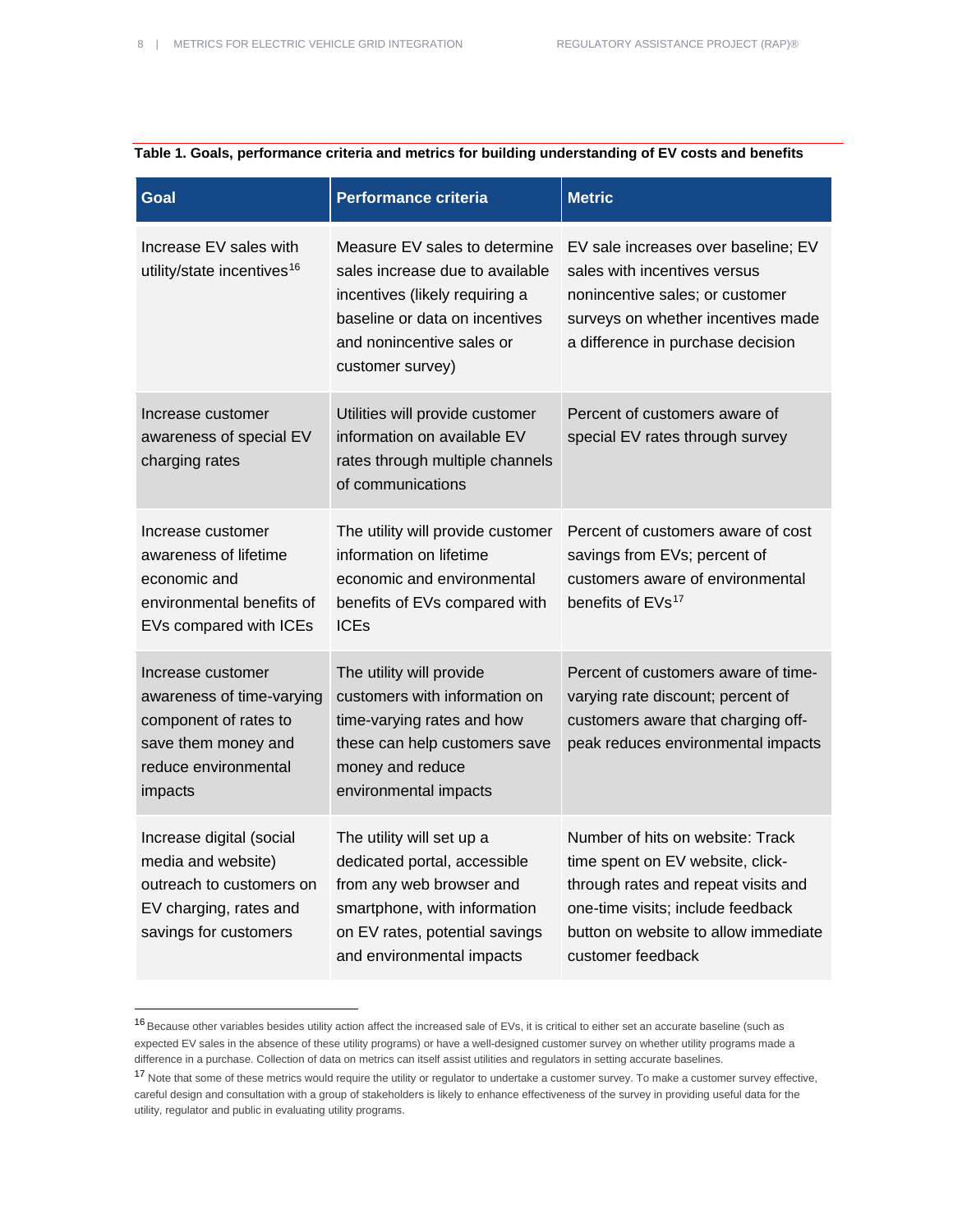A number of these metrics will require a well-designed customer survey. Although that survey can be designed and undertaken by a commission, agency or nonprofit, it is not unusual for a commission to assign the survey job to the utility even if the survey instrument is developed through a public process. A focus on the customer makes a transparent survey mechanism important for gauging achievement of customer awareness and outreach goals. A public process to design the survey will result in a more robust survey.

It may be the role of nonprofits, vehicles dealers or state agencies to promote an understanding of options for vehicles and their performance with the electricity grid. Regulators might assign that role to the utility in some jurisdictions, which could be accompanied by specific metrics to track number of events, effectiveness of outreach and increased customer awareness.

The following goals, criteria and metrics in Table 2 are examples of those that could be used to consider the success of EV adoption.

| Goal                                                                                                                                           | <b>Performance criteria</b>                                                                                                                                | <b>Metric</b>                                                                                                                                                             |
|------------------------------------------------------------------------------------------------------------------------------------------------|------------------------------------------------------------------------------------------------------------------------------------------------------------|---------------------------------------------------------------------------------------------------------------------------------------------------------------------------|
| Encourage EV adoption                                                                                                                          | Track the increased<br>registrations of EVs                                                                                                                | Track EV registrations to<br>addresses the utility serves                                                                                                                 |
| Track or calculate EV charging<br>patterns to assess off-peak<br>versus on-peak charging to<br>move to more off-peak<br>charging in the future | The utility will track or calculate<br>EV charging load, including the<br>portion of load during<br>coincident peak hours or peak<br>periods <sup>18</sup> | Percent of charging off-peak<br>and on-peak                                                                                                                               |
| Track and communicate<br>money and fuel savings of<br>customers who drive EVs                                                                  | The utility will calculate<br>avoided fuel savings <sup>19</sup><br>according to a regulator-<br>approved methodology                                      | Track or calculate estimated<br>fuel savings in gallons, total<br>costs to ratepayers and average<br>savings per customer                                                 |
| Track and communicate how<br>much EV adoption reduces<br>GHG and air pollutant<br>emissions                                                    | The utility will calculate<br>avoided GHG and air<br>pollutants in tons and other<br>criteria useful to air regulators                                     | Track or calculate annual GHG,<br>nitrogen oxides, sulfur oxides<br>and particulate reductions in<br>tons and pounds per all<br>customers and per EV driver <sup>20</sup> |

#### **Table 2. Goals, performance criteria and metrics for EV adoption**

<span id="page-8-0"></span><sup>18</sup> Farnsworth et al., 2019 (pp. 67-69). A common concern with new load, and here daytime or evening charging, is that it might drive up system or local circuit peaks. Measuring that impact and the impact of charging pricing or control programs on system or circuit coincident peaks or peak periods is therefore important.

<span id="page-8-1"></span><sup>19</sup> Farnsworth et al., 2019 (p. 10). As with GHG and air pollutant reductions, tracking fuel savings requires a methodology to estimate average or particular EV displacement or average or particular classes of petroleum-fueled automobiles.

<span id="page-8-2"></span> $^{20}$  Calculating and tracking GHG and air pollutant reductions attributable to the adoption of EVs requires a few steps and assumptions. First, it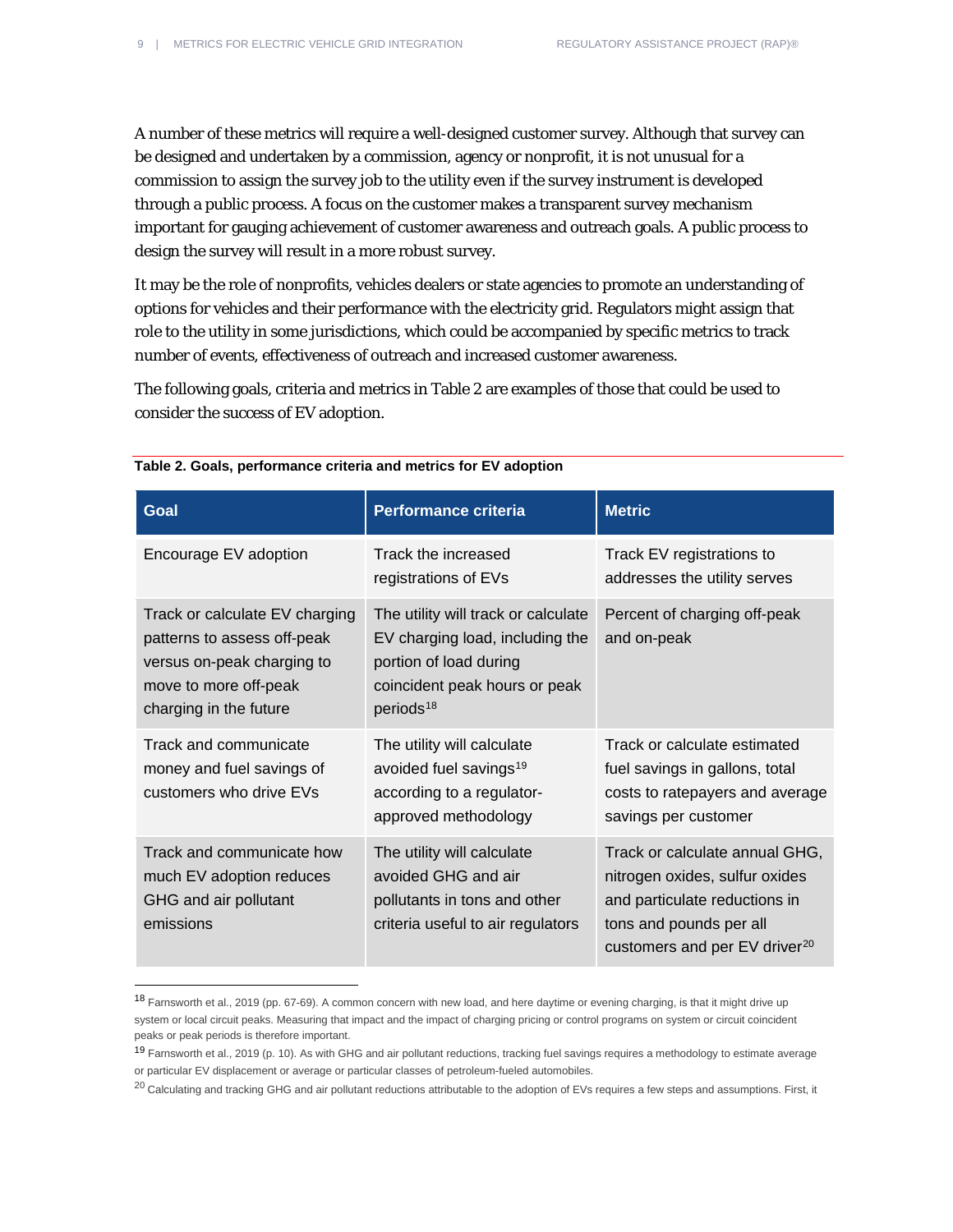Again, there are many ways to formulate effective goals, performance criteria and metrics. These are some examples of what those might look like in some detail.

### **Goal 2: Encourage the development of EV infrastructure while controlling costs**

Beyond basic EV education, EV uptake correlates to the demand for and availability of charging for different use scenarios — for example, private charging, workplace charging and destination charging (hotels, restaurants, parking garages). Again, as the implementation of EV infrastructure is in its early phase, it is imperative to spur EV uptake, depending on the jurisdictional policy. Charger capabilities and driver needs vary significantly, and, as a result, the right number and type of charging stations will vary by region, state, city and neighborhood, depending on trips taken, population density, existing grid and transport infrastructure and user familiarity and comfort with charging infrastructure. In addition, EV infrastructure may be slower to come to low-income and disadvantaged areas or to multifamily dwellings without specific incentives or mandates.

Data collection will therefore be an important part of charging infrastructure development. It will help to clarify needs and see that they are being met, ensure that charging infrastructure is working effectively to serve driver needs and ensure that adequate infrastructure is sufficiently deployed to provide enough comfort for consumers to spur EV uptake. At the same time, it will be important to make sure that a rollout of extensive charging infrastructure is cost-effective<sup>[21](#page-9-0)</sup> and does not result in unused or ineffective charging stations.

These metrics may need to be modified to track customer charging, in addition to charging points, with mobile charging devices that work at home and at public charging stations. These devices can act like a separate mobile submeter for a specific customer on a specific EV charging plan and are being piloted now in states such as Rhode Island.

requires tracking EV sales or usage to determine how EVs are displacing the use of fossil-fueled vehicles. It will also require simplifying assumptions about the quantity of carbon dioxide and other pollutant emissions attributable to EVs, by using data about the emissions associated with the electricity generation mix serving a particular utility's customers. This can then be compared with the carbon dioxide and other pollutant emissions from internal combustion vehicles to determine by how much the EVs are reducing emissions. Metrics such as this have been proposed to commissions (e.g., Rhode Island), but not adopted to date.

<span id="page-9-0"></span><sup>21</sup> The cost-effectiveness of EV charging infrastructure can be defined in relationship to each jurisdiction's goals which might be, for example, increased EV deployment, decreased air pollution, decreased customer long-term costs per mile traveled, increased electrification of municipal bus fleets or increased equity in availability of charging infrastructure to low- and moderate-income neighborhoods. Because this issue is beyond the scope of this paper, we do not address here how regulators might set those cost-effectiveness criteria.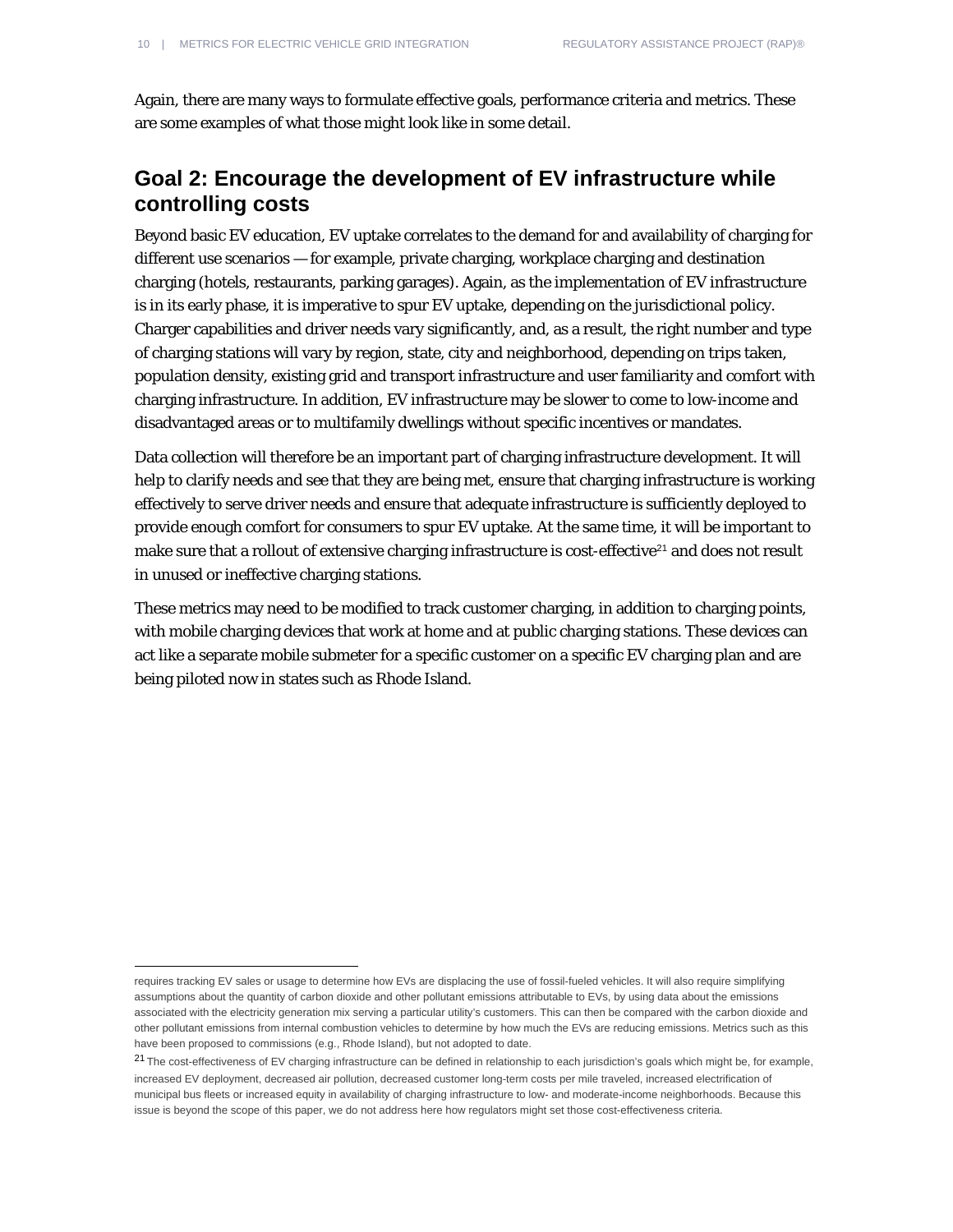| Goal                                                                                                    | <b>Performance criteria</b>                                                                                                                    | <b>Metric</b>                                                                                                                                                                                                                                                                                                                                                                                    |
|---------------------------------------------------------------------------------------------------------|------------------------------------------------------------------------------------------------------------------------------------------------|--------------------------------------------------------------------------------------------------------------------------------------------------------------------------------------------------------------------------------------------------------------------------------------------------------------------------------------------------------------------------------------------------|
| Increase efficient EV<br>charger deployment                                                             | The utility will track EV<br>charger deployment and<br>usage                                                                                   | Track number of charging station hosts taking<br>advantage of incentives: Require reporting of<br>average number of chargers per site; types of<br>chargers; average cost per site and port; rates<br>offered; rates selected; charging behaviors by rate<br>class; host application processing times; average<br>time spent at charging point, average time parked,<br>average kilowatt charges |
| Encourage charging<br>deployment that meets<br>customer needs                                           | Measure effectiveness of<br>incentives for hosts of<br>charging stations to track<br>and encourage customer<br>use                             | Track number of incentives taken; track utility<br>requirements for charging hosts and charger usage<br>(e.g., removal of demand cap for EV fast chargers<br>for an introductory period of time; payment of EV<br>service connection costs)                                                                                                                                                      |
| behavior to<br>accommodate EV<br>charging infrastructure                                                | Ensure forward-looking Measure effectiveness of<br>incentives to support<br>charging infrastructure                                            | Track number of sites where incentives are<br>provided to future-proof residential and other sites;<br>track compared with benchmark where incentives<br>not taken                                                                                                                                                                                                                               |
| Encourage efficient<br>buildout of EV<br>charging infrastructure<br>by using existing<br>infrastructure | Measure effectiveness of<br>incentives for use of<br>existing infrastructure<br>where appropriate                                              | Track use of incentives for using existing<br>infrastructure (e.g., light poles, telecommunications<br>distribution poles) and other synergies with existing<br>electrified public transport lines                                                                                                                                                                                               |
| Encourage charging<br>infrastructure buildout<br>by streamlining utility<br>interconnection<br>process  | Measure time from<br>application to approval for<br>service or interconnection;<br>site owner costs to utility,<br>if any, for interconnection | Business days from application for interconnection<br>or service to utility approval; business days from<br>approval to utility service or interconnection<br>completions; site owner expense to utility services<br>in procuring interconnection or service                                                                                                                                     |

**Table 3. Goals, performance criteria and metrics for encouraging development of EV infrastructure**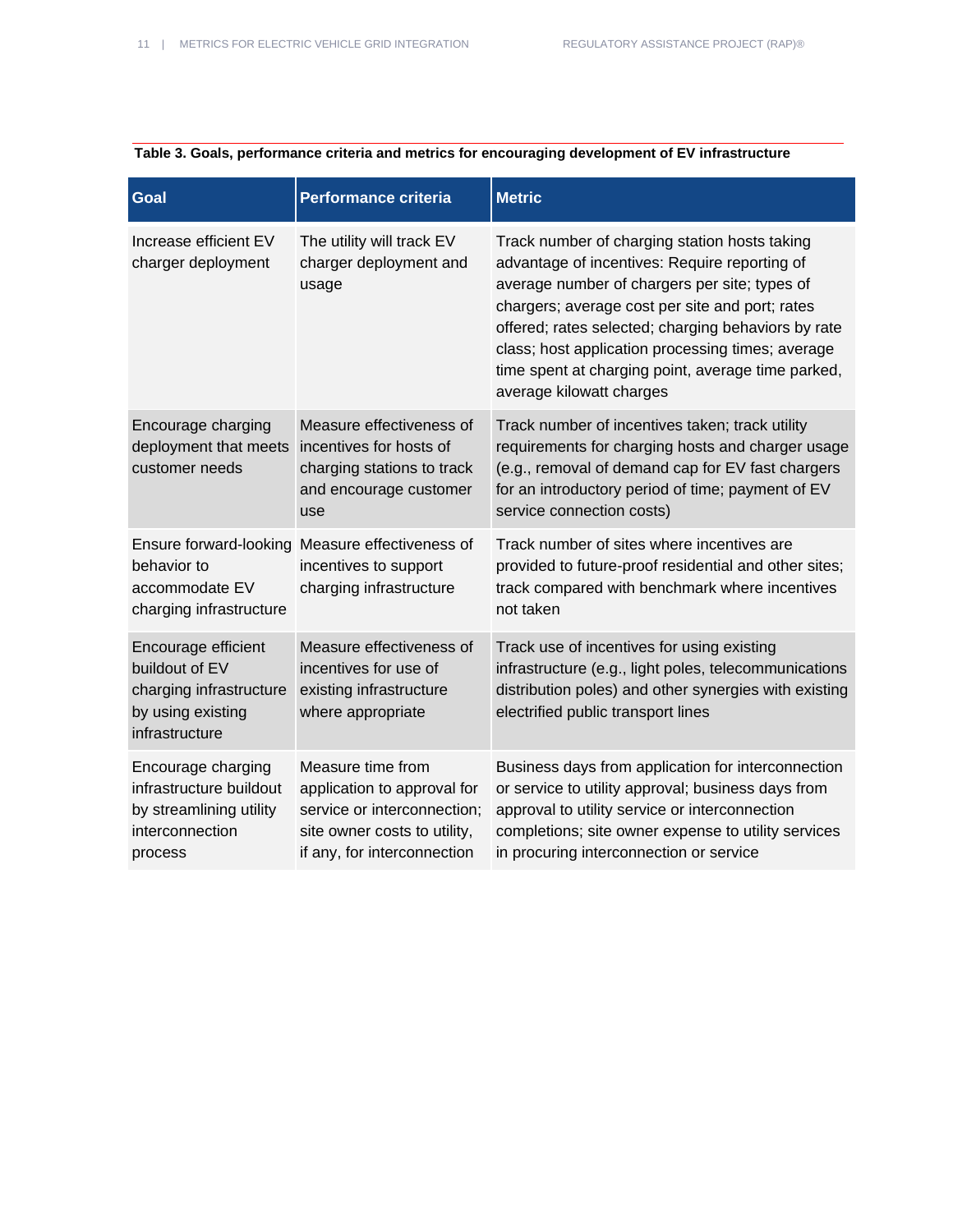### **Goal 3: Use existing grid resources to integrate EV load to maximize net benefits to all ratepayers**

Benefits to ratepayers can be maximized where EVs are integrated in a manner that takes advantage of the flexibility they can add to the grid. EVs can be used to decrease investment in generation, minimize distribution system upgrades and maximize the use of existing infrastructure, all of which can reduce costs to ratepayers. In short, EVs can be a significant source of flexibility to the grid. The California Public Utilities Commission noted three characteristics of EVs that make them potential grid resources: (1) EVs provide operational flexibility as a result of their dual functionality of load (charging and potential ability to discharge stored energy back to the grid); (2) they have embedded communications and actuation technology; and (3) they have low rates of capacity utilization, being idle more than 95% of the time and needing to charge only about 10% of the time to maintain enough charge for driving purposes.<sup>[22](#page-11-0)</sup> Consequently, with appropriate incentive structures, EVs can be used as a flexible resource to shape, shift and shed $^{23}$  $^{23}$  $^{23}$  load to meet grid conditions. Analysis of those grid conditions, in turn, can ensure that EV charging is built out in ways that take advantage of existing grid infrastructure, again maximizing net benefits to all ratepayers.

<span id="page-11-0"></span><sup>22</sup> Farnsworth et al., 2019 (pp. 45-51).

<span id="page-11-1"></span><sup>23</sup> Farnsworth et al., 2019 (p. 10).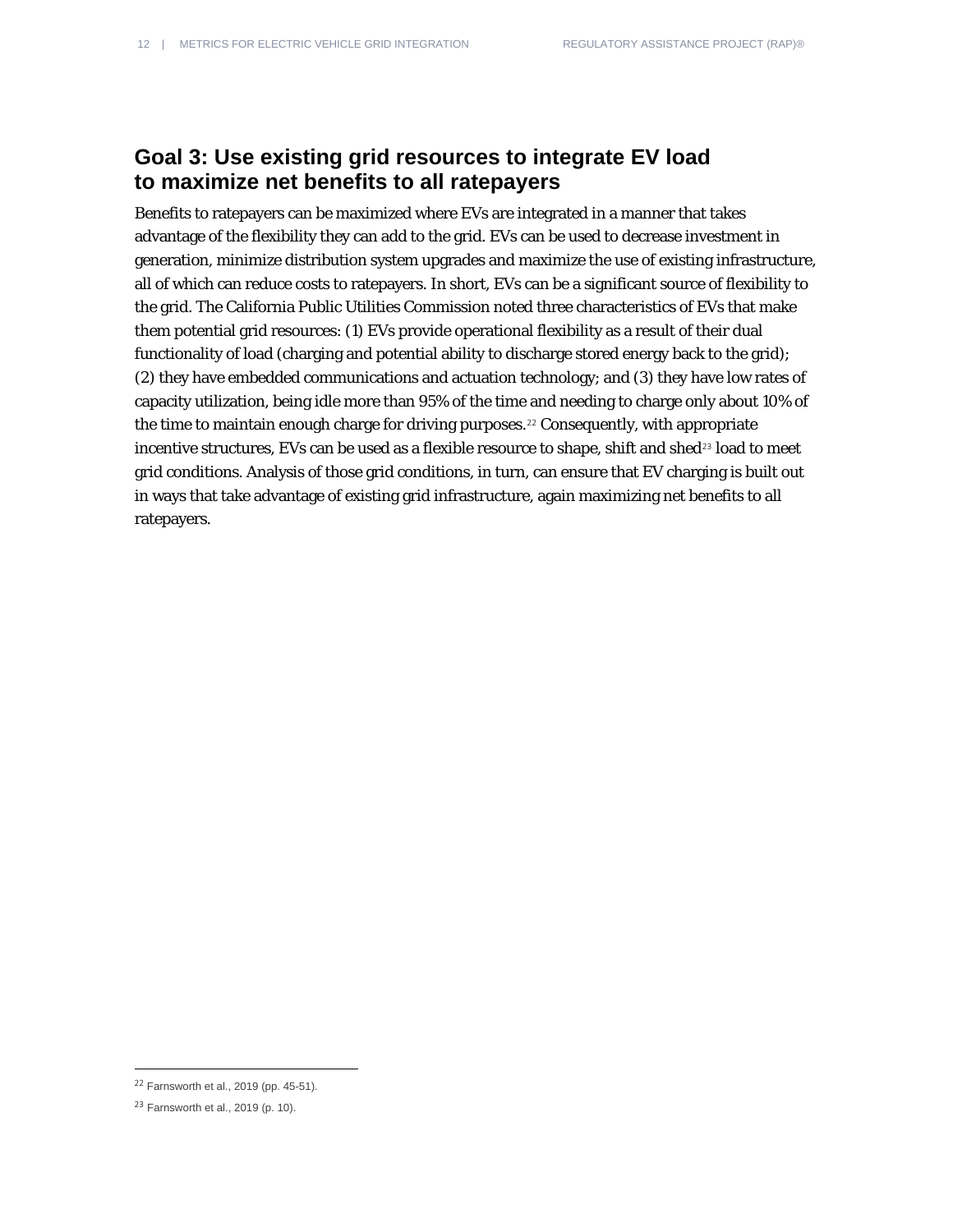| Goal                                                                                           | <b>Performance criteria</b>                                                                                                                                                                                                                               | <b>Metric</b>                                                                                                                                                                                                                                                                                                                                                                                                                                                                                                                                                                         |
|------------------------------------------------------------------------------------------------|-----------------------------------------------------------------------------------------------------------------------------------------------------------------------------------------------------------------------------------------------------------|---------------------------------------------------------------------------------------------------------------------------------------------------------------------------------------------------------------------------------------------------------------------------------------------------------------------------------------------------------------------------------------------------------------------------------------------------------------------------------------------------------------------------------------------------------------------------------------|
| Use batteries to<br>minimize<br>impacts/need to<br>upgrade distribution<br>system              | Measure installation of batteries at<br>a certain number of fast charging<br>stations at locations (strategic<br>selection to avoid distribution<br>system upgrades)                                                                                      | Track charging stations that install batteries in<br>tandem with charging station: location,<br>number of batteries, capacity of batteries in<br>total and by circuits where needed                                                                                                                                                                                                                                                                                                                                                                                                   |
|                                                                                                | Require data from charging hosts<br>on battery condition                                                                                                                                                                                                  | Track data on fast charging discharge and<br>low power recharge; track battery energy<br>discharge during peak and critical peaks,<br>both energy and maximum peak reduction<br>during period; track battery charging during<br>off-peak and super off-peak, both energy<br>during entire period and maximum charge<br>during period                                                                                                                                                                                                                                                  |
| Decrease<br>investment in<br>generation;<br>minimize distribution locations<br>system upgrades | Survey to evaluate utility hosting<br>capacity map or heat mapping for<br>use in determining optimal charger                                                                                                                                              | Track distribution system upgrades to<br>accommodate EV charging infrastructure,<br>systemwide and by circuits                                                                                                                                                                                                                                                                                                                                                                                                                                                                        |
| Maximize existing<br>distribution system                                                       | Develop mapping tool to determine<br>grid locations with capacity for<br>charging stations and how much<br>during specific charging use cases<br>(day for retail, nighttime for<br>municipal fleets, etc.)                                                | Track use of mapping tool as a reference<br>when permitting charging stations; survey<br>users about mapping tool usage and<br>usefulness                                                                                                                                                                                                                                                                                                                                                                                                                                             |
| Integrate new EV<br>load to avoid<br>exacerbating any                                          | would have cost on standard utility<br>rates                                                                                                                                                                                                              | Measure enrollment in time-of-use Track use of incentives/enrollment in time-of-<br>rates or specific EV rates; calculate use rates; track impact on charging behavior<br>EV charging savings when enrolled when on a time-of-use rate compared with<br>existing load issues in time-of-use rates compared with peak; track hours of energy used off-peak<br>what that same amount of charging and the associated reduction in evening peak<br>due to charging occurring off-peak; calculate<br>new load integrated into the grid in terms of<br>both energy and peak charging demand |
| Improve efficiency<br>of EV infrastructure<br>usage                                            | Measure EV charging behavior,<br>load shapes of various types of<br>users of EV installations by type<br>and locations: evening chargers,<br>daytime chargers, plug-in hybrids<br>versus all-electric, and heavier-duty<br>demand charging such as fleets | Load shapes for retail charging locations,<br>fleet charging for municipal and commercial<br>fleets, home chargers and whether it varies<br>by type of rate offering or service type                                                                                                                                                                                                                                                                                                                                                                                                  |

#### **Table 4. Goals, performance criteria and metrics for integrating EV load into the grid**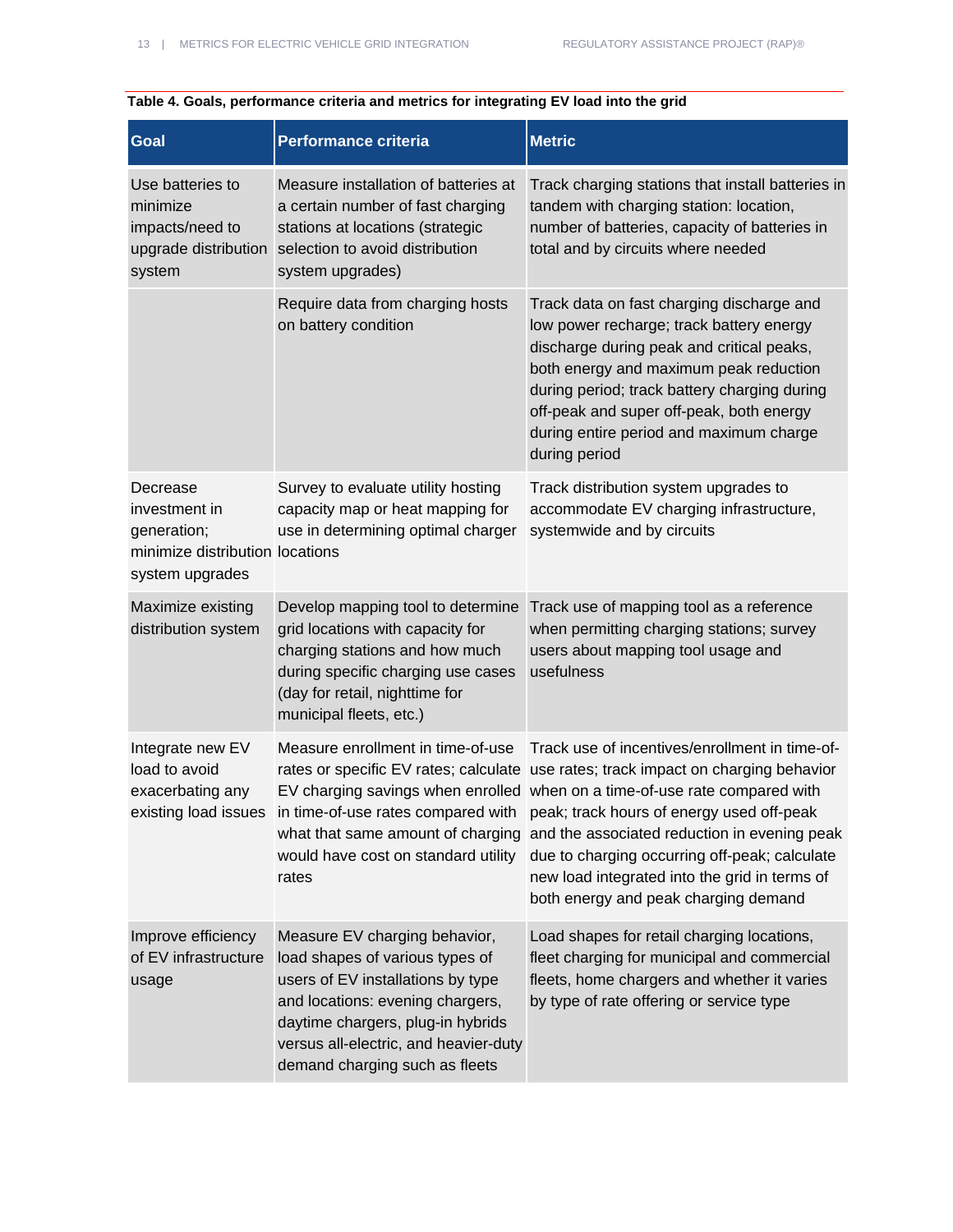# **Conclusion**

The advent of EVs is transforming two major sectors of the U.S. economy — transportation and electricity — in significant ways. Vehicles will increasingly charge rather than gas up. Electricity load growth will displace the use of liquid transportation fuels. Transportation will become more efficient and cleaner as this transition continues and as increased renewables contribute to even cleaner electricity to fuel EVs. And a very flexible demand-side electricity resource will open up avenues of grid flexibility.

In the midst of this transition, utilities and regulators are endeavoring to modify existing regulatory mechanisms and create new ones — such as models to allow utilities to capitalize some of the costs of EV charging stations. In this context, it is critical that regulators collect and analyze data to enable an understanding of cost-effective utility investments and how best to leverage private market investments.

If regulators do a thorough and expert job analyzing these questions and setting forth goals that align with state priorities, performance criteria and tracking metrics, they will be able to better avoid the risk of stranded investments in unnecessary infrastructure, ensure equitable EV opportunities and reasonably evaluate least-cost solutions in this new regulatory frontier.